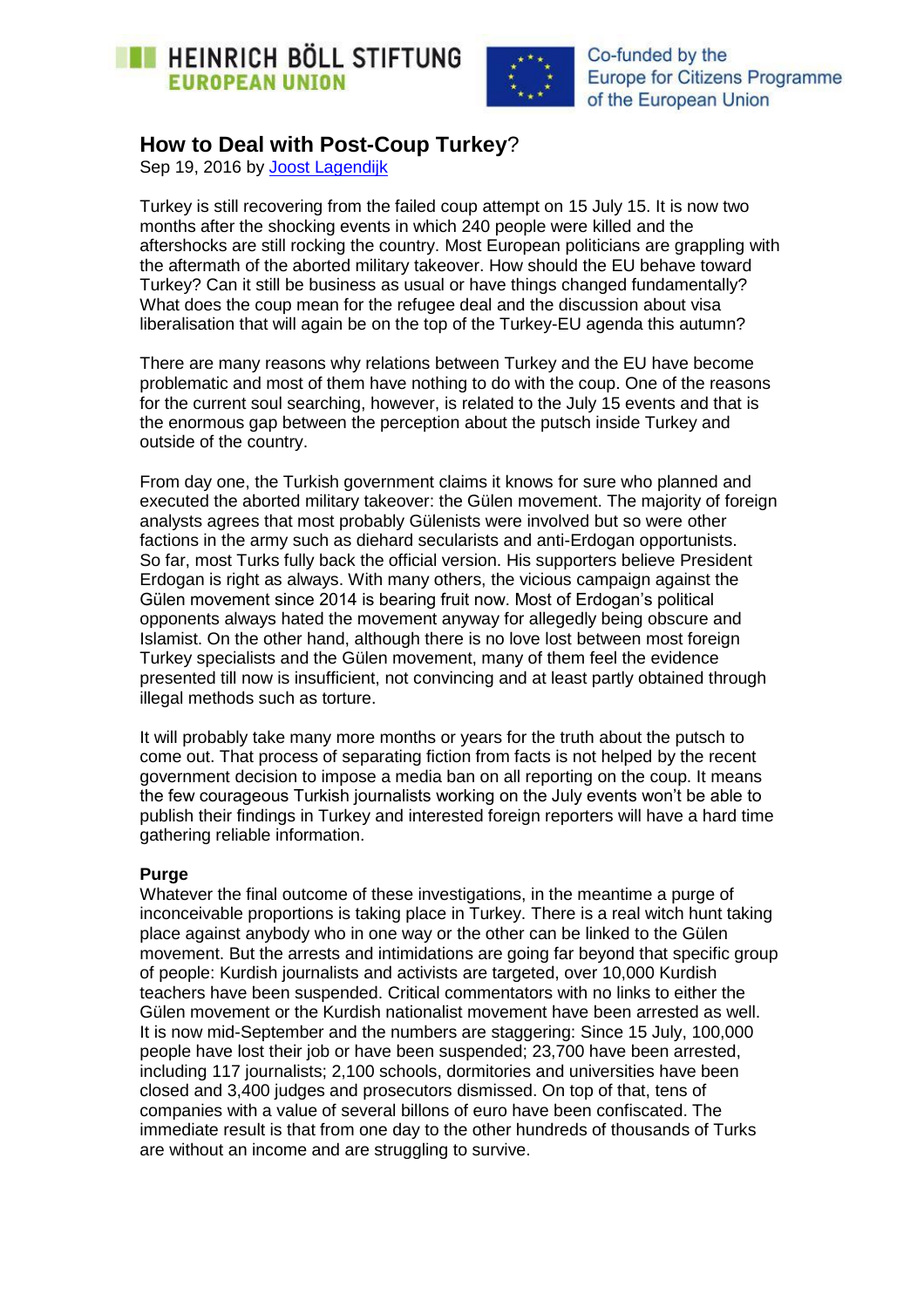# **EXECUTE HEINRICH BÖLL STIFTUNG EUROPEAN UNION**



Co-funded by the **Europe for Citizens Programme** of the European Union

The dismissal of thousands of highly qualified teachers, academics and legal specialists is a heavy blow to Turkey's judicial and educational system. While Turkey urgently needs an upgrade of both fundamental institutions to be able to continue growing economically, the results of the current wave of expulsions will be a setback from which it will take years to recover.

### **Miscommunication**

The immediate reactions from Europe to the coup have created a lot of disappointment and anger in Turkey. Sometimes for the wrong reasons, but not always. There is the often repeated claim by the Turkish authorities that the EU was too slow and too hesitant in its reaction. That is demonstrably not correct. The Brussels institutions and European governments reacted as quickly as could be expected on an early Saturday morning and their condemnation of the putsch was unequivocal. The problem with the European response, however, was not with the speed but with the wrong emphasis and the lack of empathy.

In Turkey, both supporters and opponents of the ruling party had and still have the impression that Turkey only narrowly escaped disaster on 15 July. Had it not been for the courageous resistance of thousands of ordinary Turks who took to the streets to stop the tanks, Turkey could well have faced a bloody civil war. The recognition of that sentiment was totally absent from the European (and American, for that matter) reactions immediately after the coup. Adding insult to injury, the EU seemed more concerned with the treatment of the coup perpetrators than with the victims. It is obvious that European governments getting it wrong on this point is directly related to the lack of sympathy with Erdogan and the disaffection in many European capitals with the rising tide of authoritarianism in Turkey since 2011. For good reasons, many European politicians were afraid the all-powerful president would abuse the failed coup to settle domestic scores. That analysis proved to be correct. But at the same time, it stood in the way of a fair reaction right after the shocking events of 15 July that traumatised many Turks.

### **What now?**

For every mainstream European politician, the challenge is now how to balance the worries about Turkey's democratic back sliding with the need to connect to the country to defend Europe's short and long term strategic interests (refugees, energy, security, Middle East). For Greens, Social Democrats and most Liberals, there is an additional reason why formulating a new position is such a laborious process. In the European Parliament and in most national parliaments, for years they were the political groups defending Turkey's accession to the EU. How to square this past commitment with the current need to show a clear and strong reaction to the purge and to Erdogan's slide into authoritarianism? To make things even more complicated, many Turkish liberals and democrats, traditionally big supporters of Turkey's EU accession and close allies to Europe's pro-Turkey parties, have turned against the EU. Especially those being forced to live outside Turkey these days are angry and extremely disappointed. They consider the reaction of the EU to Erdogan's grab for power in the last two years as being too soft. They have also turned against the EU-Turkey refugee deal that, according to them, strengthens Erdogan's position and undermines EU's claim to be a defender of democracy and human rights. Under pressure from several sides, what should be the answer of the European Greens? There are several options. Let's start with the most radical one.

## **Stop negotiations**

Until now only the Austrian government has publicly called for a complete halt to the negotiations between Turkey and the EU about future membership. It is clear this call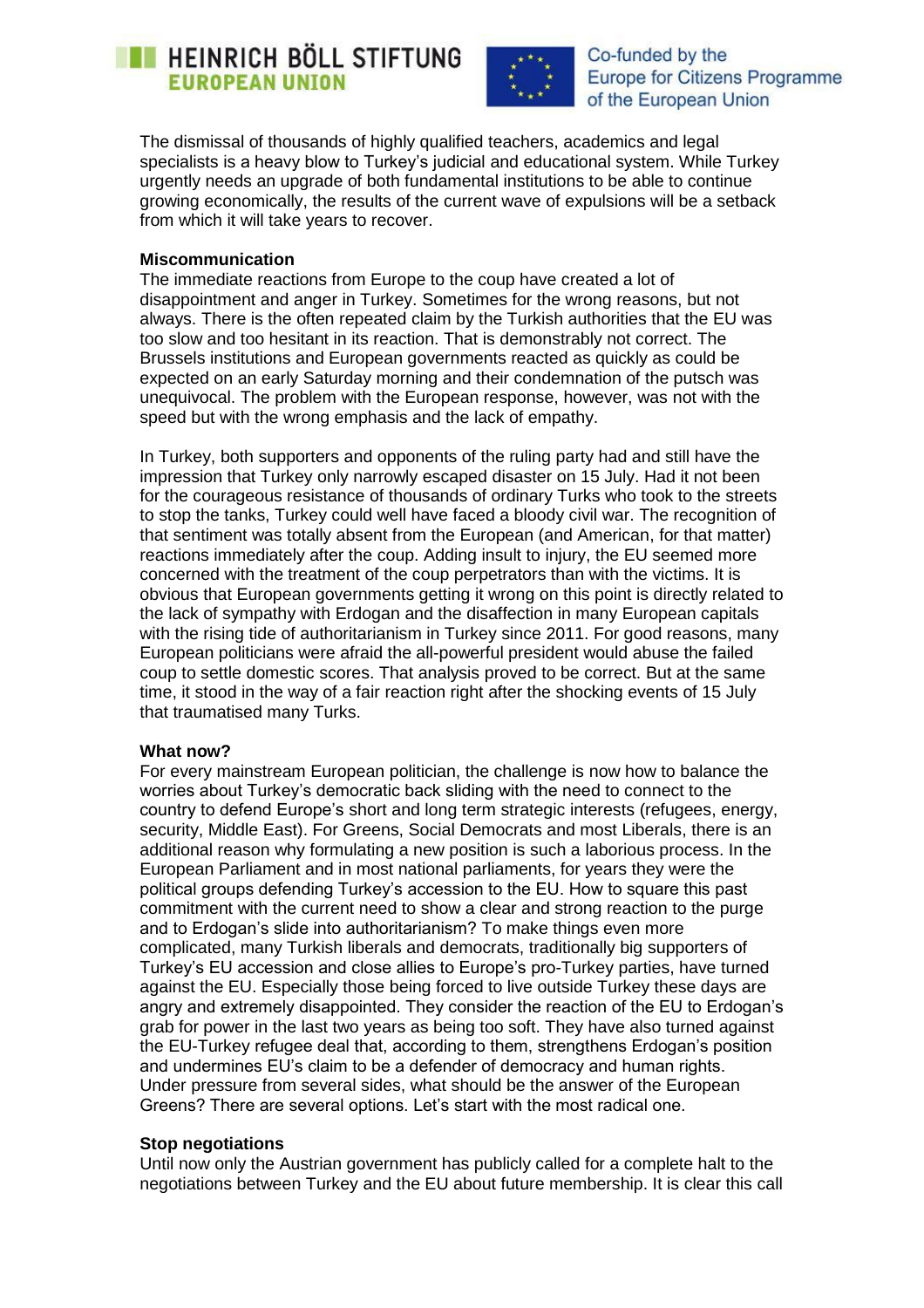## **EXECUTE: HEINRICH BÖLL STIFTUNG EUROPEAN UNION**



Co-funded by the **Europe for Citizens Programme** of the European Union

is closely related to domestic politics in Austria and the upcoming repeat vote on the presidency. Still, the demand reflects the view of many other Europeans, especially those attracted to populist radical right parties that are on the rise in many EU Member States.

But we can be brief about this option. In the foreseeable future it is not going to happen. Unless there are dramatic unforeseen developments in Turkey or inside the EU, many governments will not be willing to pull the plug on Turkey. While Turkey is a subject of hot debates in countries like Germany, the Netherlands, France, Austria and Belgium, not coincidentally all countries with a sizable Turkish origin community, in most EU Member States it is not. For countries like Italy, Spain and Poland Turkey's accession is a non-issue at the moment. In the past, substantial majorities in these countries across party political lines were in favour of Turkey's EU membership. Now most voters don't care and most politicians have taken a back seat on the topic. But many of them are not willing to block Turkey's accession for the next 25 years because they still expect some benefits for the EU or their own country when and if it happens one day.

Because such a radical decision requires unanimity among Member States, it is hard to see such a decisive conclusion being reached in the next couple of years. Apart from EU procedures that make such a radical decision highly unlikely, there is of course the calculation by many states, including some that are not particularly keen on Turkey's accession, that burning all bridges now will lethally harm Europe's strategic interests in many other fields where cooperation with Turkey is inevitable.

### **Suspend negotiations**

A more realistic option seems to be the suspension of negotiations. There is no need for unanimity there and it looks like a temporary and less hostile reaction that would not cut ties forever.

Article 5 of the EU-Turkey negotiating framework of October 2005 deals with this option 'in the case of a serious and persistent breach in Turkey of the principles of liberty, democracy, respect for human rights and fundamental freedoms.' The European Commission can recommend such a decision on its own initiative or on the request of one third of the Member States. So it is theoretically feasible that Austria will be able to find eight other countries willing to send out this strong signal to Ankara. The Member States will decide by qualified majority (55% of Member States that represent 65% of the EU population) on such a recommendation. The European Parliament will only be informed.

That decision will also have to include the conditions for eventual resumption of the talks. That is where things get complicated. It is predictable that countries like Austria will insist on the need to have a unanimous vote on restarting the negotiations because they are afraid of being outvoted in a regular qualified majority procedure. That would imply that suspending now de facto means stopping forever. Even when circumstances would change in Turkey to allow a resumption of talks, there will always be one EU member state government that will object, most probably for purely domestic reasons.

Calling for suspension is like opening Pandora's Box. Nobody really knows where things will go from there but realistically speaking the end result will be a final judgment on Turkey's membership from where there is no return.

### **Stop pre-accession aid**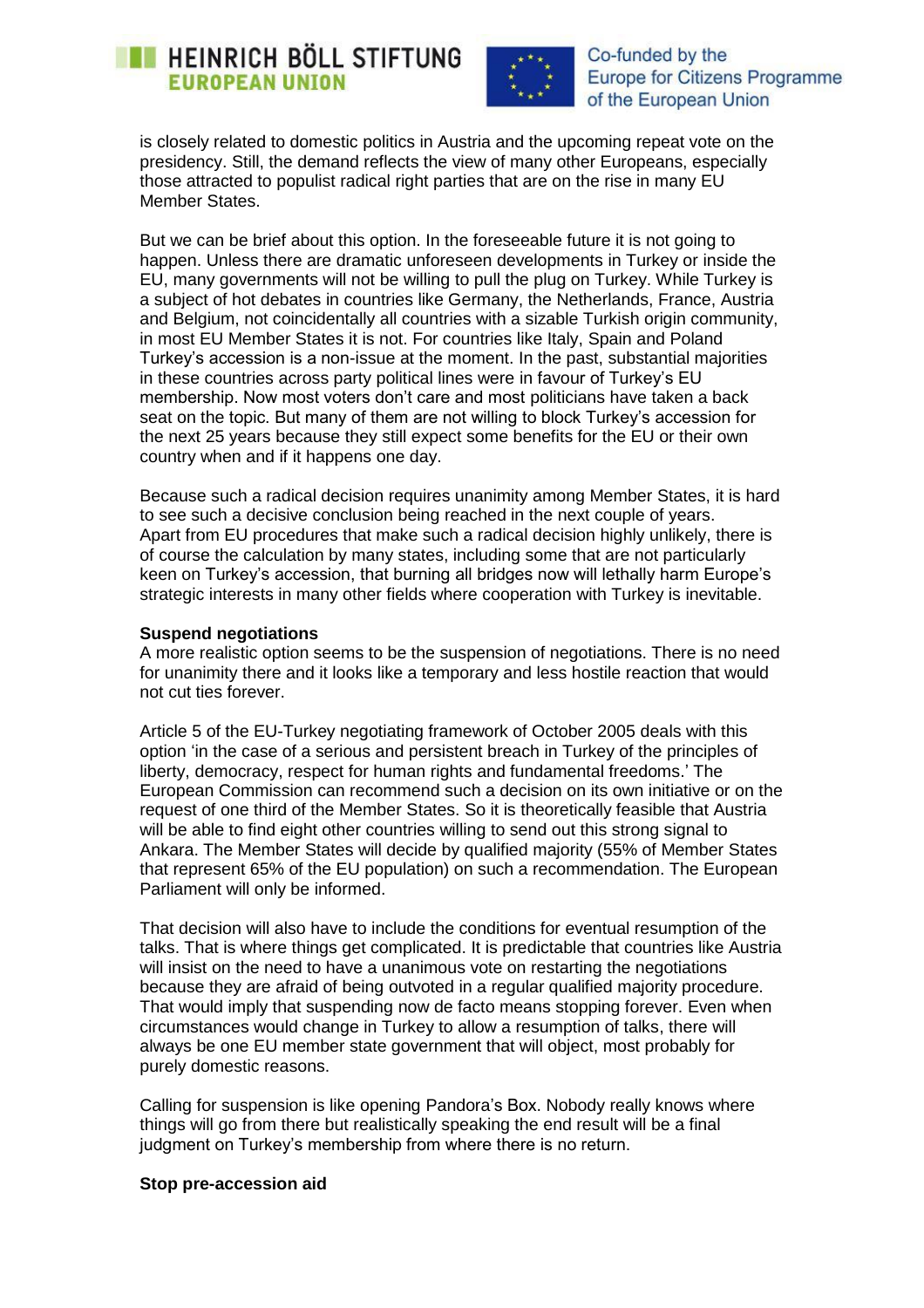## **HEINRICH BÖLL STIFTUNG EUROPEAN UNION**



Co-funded by the **Europe for Citizens Programme** of the European Union

So if stopping or suspending negotiations is not a realistic or desirable option, why not stop sending money to Turkey till the situation has improved? It sounds fair and doable but the question is whom you would be punishing: Erdogan or ordinary Turks profiting from the pre-accession aid that has been going to Turkey since 2005? This money does not flow into the state's coffers but is spent on projects that without European financial help would not or only partially of belatedly be implemented. Looking at the list of the last couple of years, the question arises whether the Greens want to be responsible for stopping the following initiatives: building wastewater treatment facilities, modernising drinking water distribution systems, improving waste management services, supporting civil society organizations that promote fundamental rights, improving food safety and training and educating women to find a job.

What seems at first sight to be a technocratic measure to warn Turkish authorities would in reality be a serious disruption of projects from which many ordinary Turkish citizens all around the country benefit.

### **Stop refugee deal**

From a green perspective the EU-Turkey refugee deal that was struck in March of this year definitively sucks. To mention just a few objections often mentioned by green politicians and activists: the EU should do more, refugees do not get the treatment they deserve and Turkey is not a safe country for refugees. It is true that since the beginning of this year Turkey has been much more restrictive in allowing Syrian refugees in. It is also correct that non-Syrian refugees sent back to Turkey face an unknown future because they will not receive the relatively beneficial treatment that Syrian refugees get once they have entered the country. The EU should push Turkey to raise its standards and offer help to do so if needed. But the problematic sides of the deal are also related to the EU failing to live up to its commitments. The situation in Greece – both on the islands and on the main land – is a disgrace because the Greeks are not able to cope with around 60,000 refugees and because the EU is unable to offer the required assistance. Promises to resettle tens of thousands of refugees from Greece to other EU Member States have not been kept.

The problem with calling for the cancellation of the whole deal is that there is no alternative available that is acceptable to both the EU and Turkey. If this deal fails, the flow of refugees from Turkey to the EU will rise again. It is an illusion to think that then, all of a sudden, Greece and the EU will do much better than they are doing today. It will mean a new round of suffering and dying in the waters between Turkey and Greece.

A better way forward for the Greens seems to be to try and improve on the deal that is available. By pushing and assisting Turkey, but more importantly by making the deal work on the EU side by removing the political and technical obstacles put in place by unwilling governments and hesitant populations.

### **Stop visa liberalisation**

Before the end of this year Turkey and the EU will have to find common ground on the visa liberalisation which is a crucial part of the refugee deal. Turkey has to fulfil over 70 benchmarks before Member States are willing to lift the obligation for Turkish citizens to obtain a visa if they want to travel to the Schengen area. Most of these criteria have been met, but there is one proving to be problematic. That is the Turkish anti-terror law, used not only to fight terrorist organisations like the Kurdish PKK or